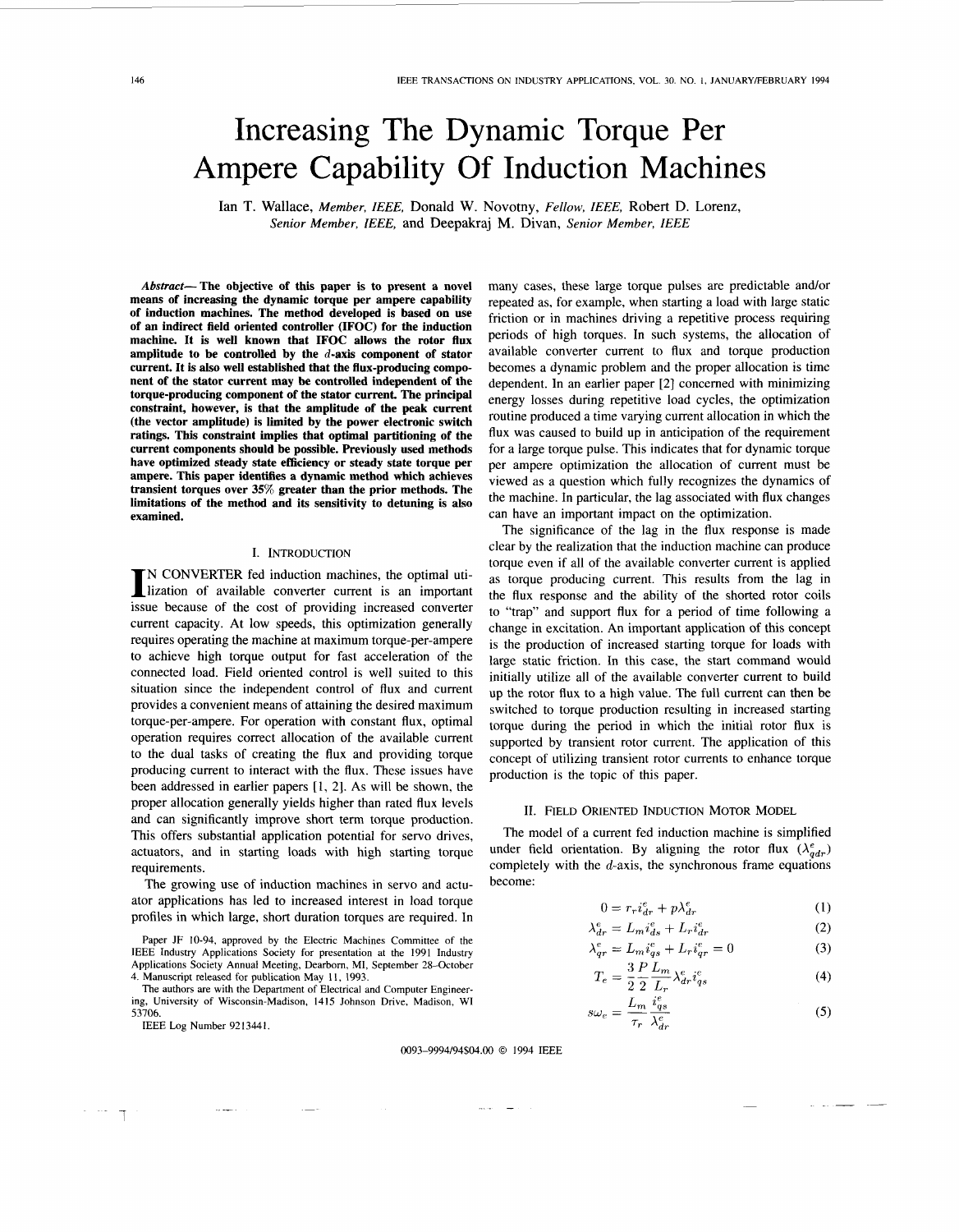

Fig. 1. Field oriented machine steady state torque production as a function of the percentage of torque axis current. (No saturation.)



Fig. 2. Saturation curve: rotor flux versus magnetizing current.

# III. MAXIMIZING TORQUE-PER-AMPERE

# A. Steady State Optimization

Steady state torque production is limited by the motor and inverter current ratings and the need to supply both torque and flux components of current ( $i_{as}^e$  and  $i_{ds}^e$  respectively). In this case,  $i_{ds}^e$  is the total magnetizing current which can be seen from (1), (2) and the steady state condition;  $p\lambda_{dr}^e = 0$ . Hence the steady state rotor flux equation becomes

$$
\lambda_{dr}^e = L_m i_{ds}^e \tag{6}
$$

To maximize the torque per ampere (4) under a stator current limit, the optimum ratio of  $i_{ds}^e$  and  $i_{qs}^e$  must be found, where,

$$
i_{ds^2}^e + i_{gs^2}^e = i_{ads^2}^e \tag{7}
$$

For the non-saturated case,  $\lambda_{dr}^e$  is linear with  $i_{ds}^e$ , and the peak torque per ampere occurs when  $i_{ds}^e = i_{qs}^e = 0.707 i_{qds}^e$ [1] as is illustrated in Fig 1.

## B. Steady State Optimization with Saturation

The inclusion of saturation in field oriented induction machine modelling requires a knowledge of the motor saturation curve. Fig. 2. shows the measured relationship between the magnetizing current and rotor flux for the motor of Appendix B. In a current fed field oriented induction motor,  $i_{ds}^e$  is the magnetizing current and is a known variable, thus the saturated



Field oriented machine steady state torque production as a function Fig. 3. of the percentage of torque axis current. (Saturation included.)



Fig. 4. Response to step changes in flux command.

value of  $L_m$  can be found from Fig. 2 and (6). The optimum ratio of  $i_{ds}^e$  and  $i_{gs}^e$ , which maximizes the steady state torque per ampere under a saturated condition is shown in Fig. 3. This shows an increase in  $i_{qs}^e$  at peak torque over the unsaturated case. This shift can be explained by noting that when saturated, increasing  $i_{ds}^e$  only produces small flux gains. Thus, peak torque is reached by switching more of  $i_{ads}^e$  into the torque axis [1].

## IV. TRANSIENT ROTOR FLUX AND CURRENT

Steady state rotor flux is defined by (6), where  $i_{ds}^e$  is the total magnetizing current  $(i_m)$  of the d-axis. In the transient case, the secondary winding of the induction motor carries induced currents that combine with  $i_{ds}^e$  to form  $i_m$  and produce  $\lambda_{dr}^e$ (2). It will be shown that a change in the flux command  $i_{ds}^e$ induces a transient rotor current  $i^e_{dr}$ , which decays with the rotor open circuit time constant and restricts the instantaneous change in rotor flux.

#### A. Transient Rotor Current

A current regulated, field oriented controller has direct control of the stator current component  $i_{ds}^e$ . The relationship between the commanded stator and induced rotor current is obtained by eliminating  $\lambda_{dr}^e$  in (1) and (2),

$$
i_{dr}^{e} = \frac{-L_m}{r_r + pL_r} \pi_{ds}^{e} \text{ with } \tau_r = \frac{L_r}{r_r}
$$
 (8)

In the steady state,  $pi_{ds}^e = 0$ , which results in  $i_{dr}^e = 0$ .<br>Dynamically however,  $i_{dr}^e$  is proportional to  $pi_{ds}^e$ . That is, in response to a change in  $i_{ds}^e$ , an opposing  $i_{dr}^e$  is induced to oppose that change. This situation is illustrated in Fig. 4 where an incremental change  $\Delta i_{ds}^e$  in the current  $i_{ds}^e$  is shown.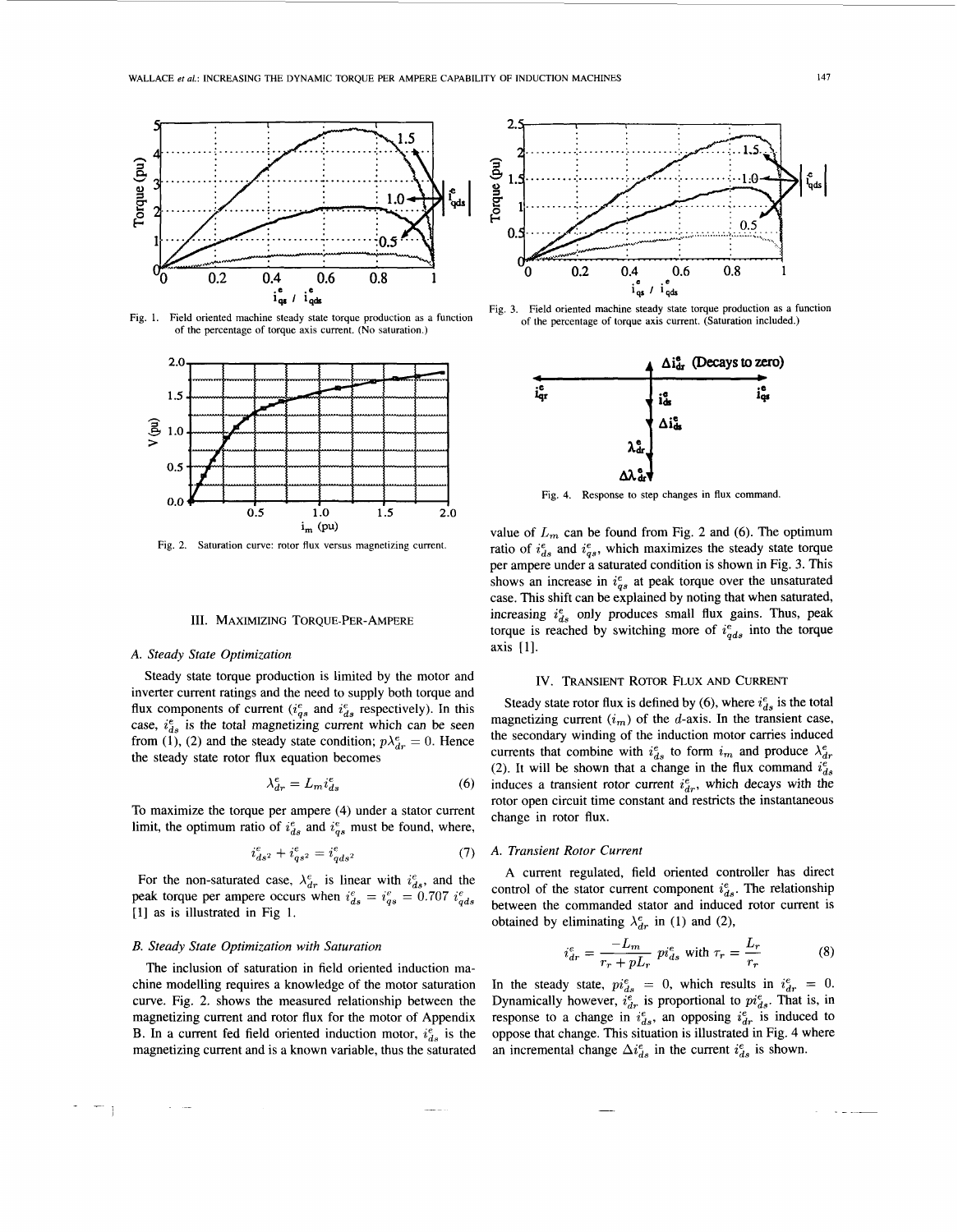

Fig. 5. Rotor flux and current response to  $i_{ds}^e$ 



Fig. 6. Transient flux as a function of  $i_{ds}^e$ 

This incremental current results in the induced rotor current  $\Delta i_{dr}^e$  which initially retards the change in the flux  $\lambda_{dr}^e$ , thus holding it nearly constant. The rate of decay of  $\Delta i_{dr}^e$  is governed by the rotor open circuit time constant  $\tau_r$  as shown in (8). The flux changes in response to the change in  $i_{ds}^e$  only as rapidly as the induced current  $\Delta i_{dr}^e$  decays toward zero. The lag in the flux response is thus a direct result of the transient rotor current which, according to (8) always opposes the change in flux.

Fig. 5 illustrates the extreme transient case in which  $i_{ds}^e$  is switched to zero. When  $i_{ds}^e$  is first turned on, a negative  $i_{dr}^e$ spike occurs in the rotor, as predicted by (8), which decays to zero with time constant  $\tau_r$ . The reverse is seen when  $i_{ds}^e$  is forced to zero. Fig. 5 also demonstrates why  $i_{dr}^e$  decays with the open circuit time constant. A current source effectively open circuits the stator with respect to the rotor. As a result, with no stator current, only the isolated rotor circuit of  $L_r$  and *T,* define transient operation.

## *B. Transient Flux*

不幸的

Rotor flux is supported by  $i_{ds}^e$  and  $i_{dr}^e$  (2). Although the current regulator can change  $i_{ds}^{e}$  instantaneously, it has been shown that an  $i_{dr}^e$  is induced to oppose that change. Consequently,  $i_{dr}^e$  prevents instantaneous change in the rotor flux. By solving (1) and *(2)* the dynamic flux equation in terms of  $i_{ds}^e$  becomes,

$$
\lambda_{dr}^e = L_m i_{ds}^e + \frac{-L_m L_r}{r_r + L_r p} p_{ds}^e \tag{9}
$$



**200** msec / **div** 

Fig. 7. 30-hp, 2-pole induction motor. Motor line voltage after voltage source was disconnected.



Fig. 8. IO-hp, 4-pole induction motor. Motor line voltage after voltage source **was** disconnected.

It may be noted that the steady state relationship **(6)** is obtained by setting  $pi_{ds}^e = 0$ .

Fig **6.** illustrates the first order lag relationship between  $\lambda_{dr}^e$  and  $pi_{ds}^e$  using a block diagram format. The response to changes in  $i_{ds}^e$  can also be seen in Fig. 5(c). With the removal of  $i_{ds}^e$ , the induced  $i_{dr}^e$  effectively traps the flux in the rotor. An important point to note here is that the trapped flux is not supported by inverter input current, but rather is fully dependent on the decaying  $i_{dr}^e$ .

#### *C. Experimental Flux Decay*

Experiments to demonstrate the trapped rotor flux concept were performed on the motor of Appendix B and a 10 Hp motor, using voltage source excitation. After allowing the motor to reach steady state with no-load, the source was disconnected. Figs. 7 and 8 illustrate that the terminal voltage does not instantly go to zero, but rather decays with the rotor open circuit time constant. Since the stator is an open circuit, the voltage is solely produced by the flux trapped in the rotor. It is also clear from Fig's,  $7 & 8 & 8$  that transient flux can exist in an induction motor without the support of stator current.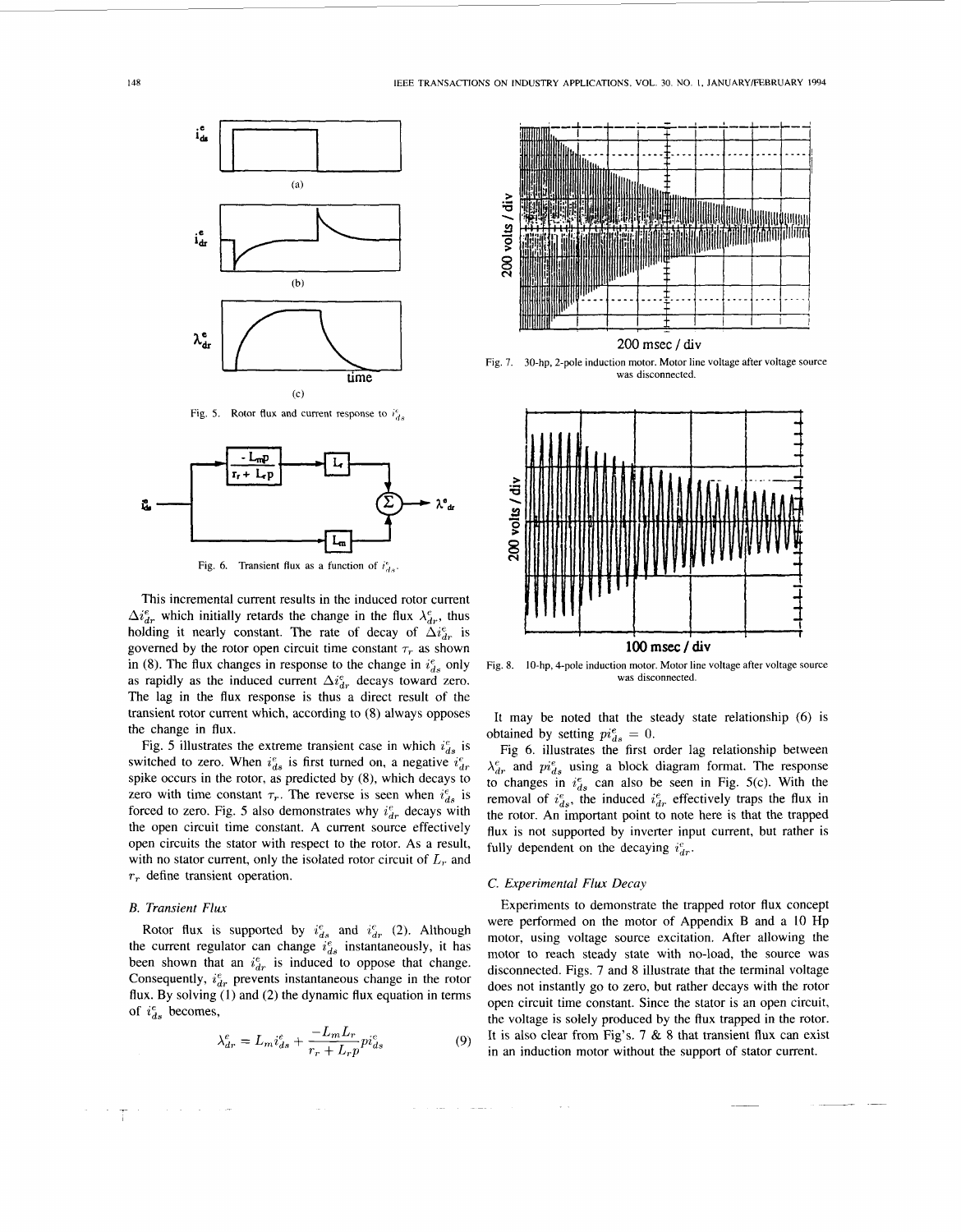<span id="page-3-0"></span>

**Fig. 9. Simulation of the field orientation controller and saturating induction machine.** 

The rate of flux decay differs between the two motors. Large motors or motors designed for high efficiency inherently have larger  $L_m$ , resulting in longer decay times. Since  $L_m$  is also inversely dependent on pole number, the longest time constants are typically found in 2-pole motors.

#### v. OPTUlIZING **TRANSIENT** TORQUE **PER** AMPERE

Peak steady state torque production, as demonstrated, relies on the correct partitioning of stator current into flux and torque components. However, by utilizing the rotor's inherent ability to trap flux, transient torque per ampere can be increased further.

The maximum current rating of the inverter provides a fixed stator current constraint with which to optimize the transient torque. As in the steady state, the optimum partitioning of  $i_{ads}^e$ into  $i_{ds}^e$  and  $i_{qs}^e$  must be found. However, in the transient case the trapped flux acts as an added dynamic flux source which does not require stator current support. Hence, unneeded  $i_{ds}^{e}$ can be diverted into  $i_{as}^e$  to increase torque production.

# *A. Maximum Transient Torque Per Ampere*

The precise objective function for optimization will define the dynamic partitioning of  $i_{ads}^e$ . One possible method which maximizes the instantaneous dynamic torque per ampere is as follows:

- 1. Build up the rotor flux prior to the time peak torque is required.
- 2. Switch all of the current into the  $q$ -axis when high torque is required.

The interaction between the decaying flux (Fig. 5c) and large  $i_{as}^e$  can produce torque greater than the maximum steady state torque described in section **I11** B.

## *B. Saturation Concerns*

Typically, the inverter current rating is 1.5 to 2.0 times the motor rated current. Also, under normal operation  $i_{ds}^e$  is typically of the order of *0.3-0.5* times rated current. Thus in the method proposed to maximize torque per ampere, the magnetizing current will be 4-5 times normal, causing significant saturation. Concerns with how saturation will effect the performance of the algorithm are discussed and analyzed in the following sections. These include saturation flux level, rate of flux decay and robustness of the field orientation system.

# VI. **SIMULATION** MODEL

The main goal of the simulation is to examine the transient torque production, using trapped rotor flux. Fig. 9 is a block diagram of an indirect field oriented induction motor and the controller. The motor model consists of equations (1) to (5). The controller was included to investigate the effects of detuning on the partitioning of stator current, and hence torque production.

# *A. Field Orientation Controller*

The controller transforms synchronous frame command currents to the stator frame. The transformation angle  $\Theta_{rf}^*$ , the instantaneous position of the rotor flux, is formed by the sum of the rotor speed and  $s\omega_e^*$ . The field oriented slip relation (5) relies on programmed values of  $L_r$  and  $r_r$  to calculate  $s\omega_e^*$ .

#### *B. Field Oriented Induction Motor*

Fig. 9 shows the model of a field oriented induction motor in the synchronous frame, as described by (1) through (5). By applying the field oriented condition, the rotor flux will always be aligned in the  $d$ -axis, resulting in the  $q$ -axis flux relationship,  $\lambda_{gr}^e = 0$ . The input currents from the inverter are inverse transformed back to the synchronous frame. The transformation angle is computed by a separate slip calculator, using actual motor parameters,  $L_r$  and  $r_r$ .

The use of two slip calculators makes it possible to detune the controller and study its affects on torque production. The controller's slip calculator is given values of  $L_r$  and  $r_r$  which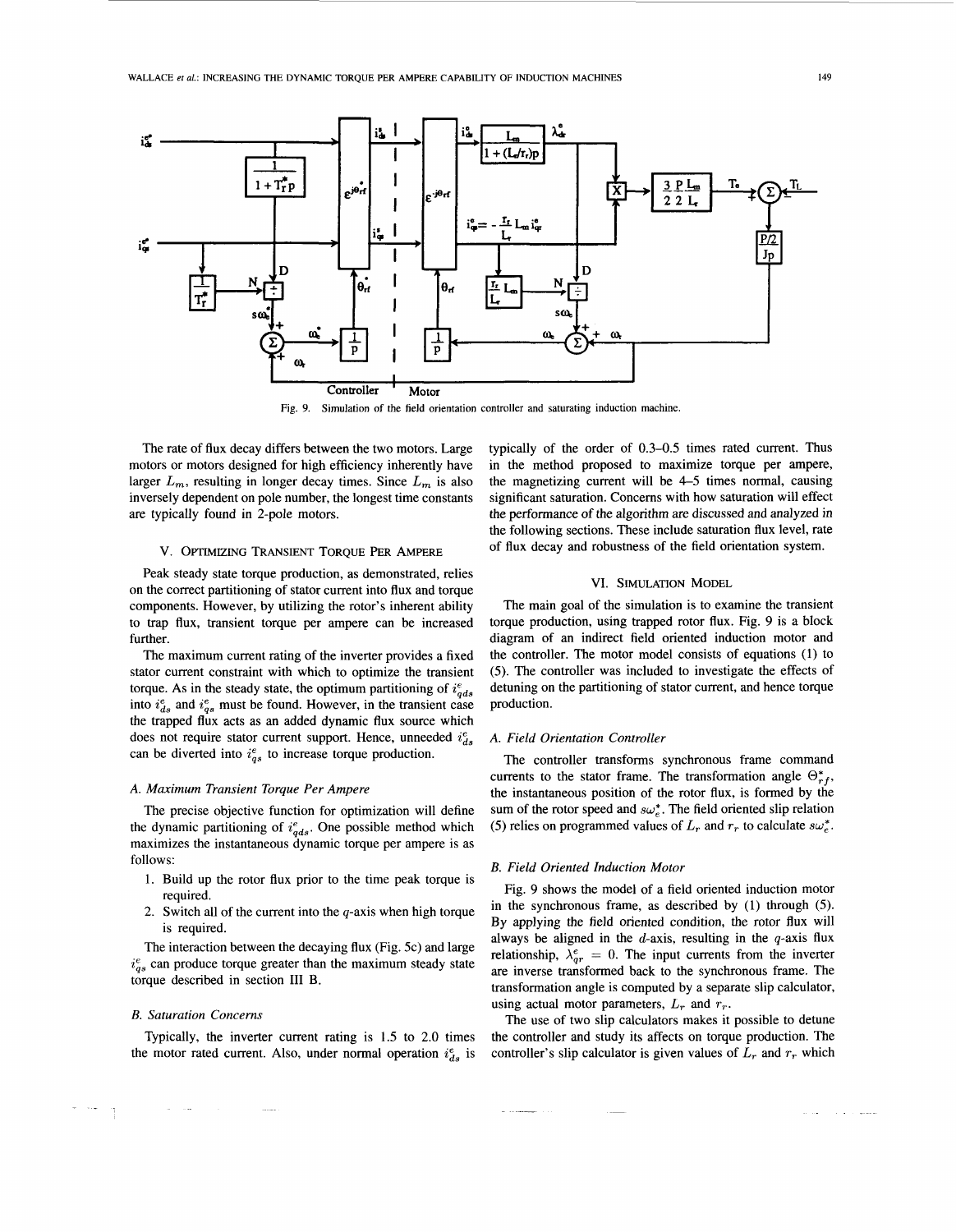<span id="page-4-0"></span>will inevitably vary from the actual motor parameters during operation. That is,  $r_r$  can change due to heating and  $L_r$  will vary with saturation. When the slip calculator uses incorrect parameters,  $s\omega_r^*$  and  $s\omega_e$  will differ as will  $\Theta_{rf}^*$  and  $\Theta_{rf}$ . In effect, the controller's knowledge of the rotor field position will be incorrect. [Fig. 9](#page-3-0) illustrates that if the motor and the controller are operating with the same  $\tau_r$ , the actual motor currents will be equal to the commanded currents, yielding ideal field orientation. However, when an error occurs in  $\tau_r$ , the motor currents deviate from the desired currents. An inaccurate value of  $\Theta_{rf}^*$  will partition  $i_{qds}^e$ , incorrectly into  $i_{qs}^e$ , and  $i_{ds}^e$ , (5), leading to errors in flux and torque production.

# *C. Saturation Modelling*

To model saturation,  $L_m$  and  $\lambda_{dr}^e$  became functions of the d-axis magnetizing currents,  $i_{ds}^e$  and  $i_{dr}^e$ . The field oriented motor model of [Fig. 9](#page-3-0) aligns all the rotor flux with the *d*axis at all times. Thus, to a first approximation, saturation will occur in the  $d$ -axis, but not in the  $q$ -axis. To reflect this in the model the saturated value of  $L_m$  was only used in d-axis calculations [3, 41. The effects of detuning and saturation on peak torque production are examined in the next section.

# **VII. SIMULATION RESULTS**

Since the proposed torque enhancement technique involves initially utilizing all of the available inverter current to produce flux, the machine will be driven well into saturation. The saturation characteristic of the machine is therefore an important factor in transient torque enhancement just as it was for steady state. To investigate this effect, the machine of Appendix B, subject to an inverter current limit of 1.5 times rated current was simulated. Both ideal field orientation and detuned operation are considered to fully explore the potential of the proposed technique.

# *A. Ideal Field Orientation*

Fig. 10 shows the dynamic torque result obtained under the assumption of ideal field orientation, i.e. assuming the controller correctly tracks the rotor flux amplitude despite the strong saturation resulting from applying 1.5 times rated current entirely in the flux axis. The peak transient torque under this condition is 3.2 p.u. as shown in the figure. Compared to the steady state optimum under the same current limit of 2.4 P.u., this represents a 35% increase. The flux decay causes the torque to drop to the steady state peak after about 0.16 sec. The flux variation associated with the torque transient in Fig. 10 is illustrated in Fig. 11. With a magnetizing current of 1.5 times rated, the flux reaches 1.8 p.u. Although the unsaturated rotor open circuit time constant of the machine is 0.84 sec., the effect of saturation is to reduce the effective time constant at these high flux levels to something closer to 0.3 sec. as can be seen from the figure. This reduced time constant results in the rapid decay of the torque and a much shorter period of time during which the enhanced transient torque exceeds the steady state optimal torque.



**Fig. 10. Enhanced transient torque production for machine of Appendix B.** 



**Fig. 11. Flux transient behavior during the enhanced transient torque production for the machine of Appendix B.** 

#### *B. The Transition to Steady State Peak Torque Operation*

From Fig. 10, it was apparent that after a finite time, the torque had decayed to the level which represented the peak steady state torque capability of the machines. From Fig. 11, it was apparent that after an even shorter time, the flux had already dropped to the level needed for the peak steady state torque capability of the machine and converter. Thus, the transition from the dynamic torque decay trajectory to steady state operation can not occur such that the peak steady state torque and the required steady state flux are simultaneously achieved. [Fig. 12](#page-5-0) shows two possible transitions.

Two reasonable switching points are the points where

- $\bullet$   $\lambda_{dr}^{e}$  is equal to the value for the maximum steady state torque.
- Torque is equal to the value for the maximum steady state torque.

The first case implies that rotor flux will be held to the torque optimizing steady state value but that the stator current will be repartitioned to achieve the required  $i_{ds}^e$  and thus,  $i_{as}^e$ will be decreased with a corresponding instantaneous drop in torque.

The second case implies that the rotor flux will be allowed to decay below the torque optimizing steady state value as long as the torque is at least as great as the maximum steady state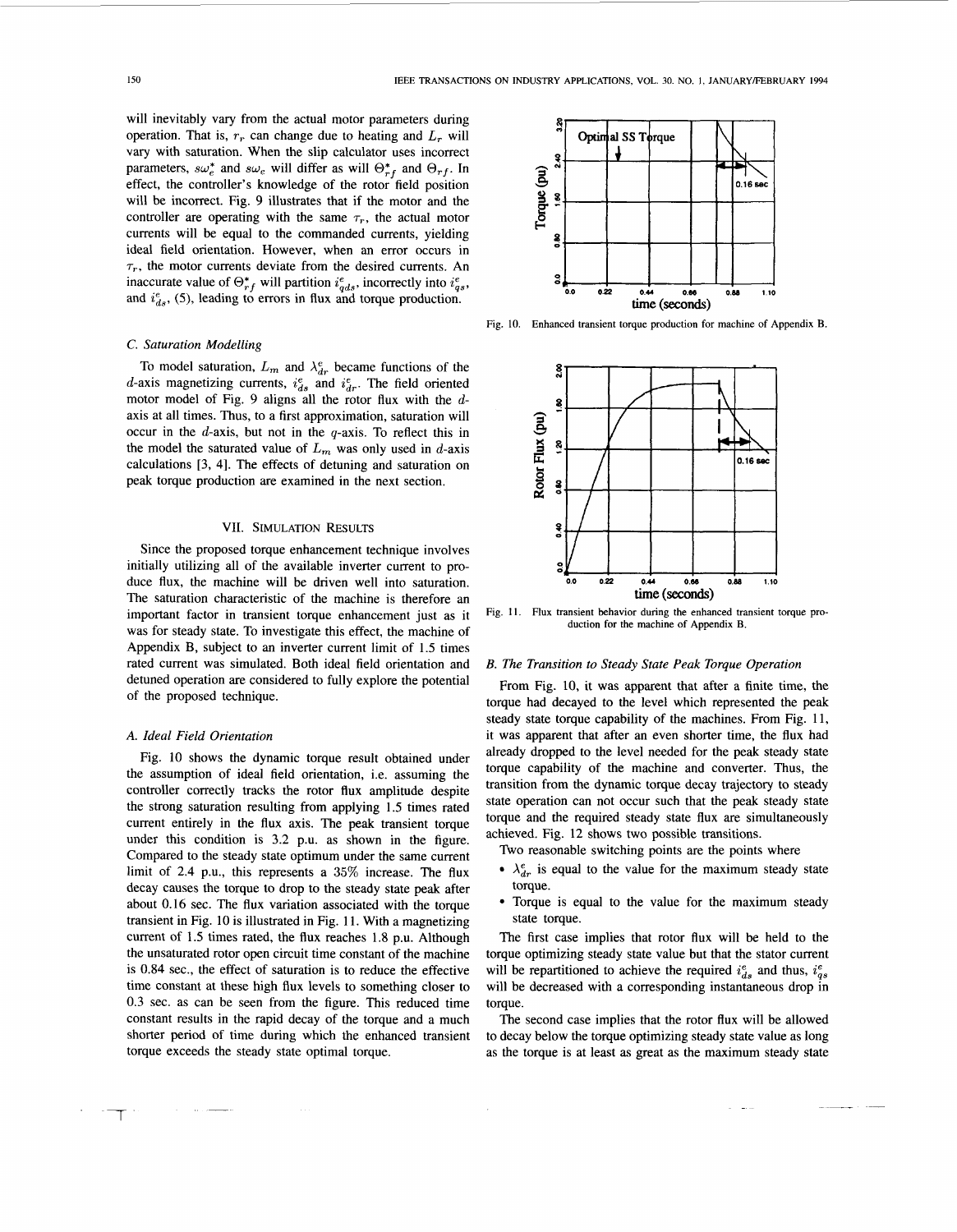<span id="page-5-0"></span>

**Fig. 12. Torque transition possibilities from the dynamic decay trajectory to the maximum steady state torque.** 

torque. This approach will also cause an instantaneous drop in torque at the time of the repartitioning of the stator currents to their steady state torque optimizing values. However, this instantaneous drop will be regained after the rotor flux has exponentially increased to its steady state value.

# *C. Effect of Non Ideal Field Oriented Control*

The ideal field oriented control illustrated in [Figs. 10](#page-4-0) and 11 would require that the controller track the nonlinear flux variation associated with the large magnetizing current *[5].*  While this is feasible using a magnetization curve stored in table form, it is useful to consider the performance obtained with a simple controller using a fixed value of the rotor time constant. Such a controller will be detuned over most of the period of operation and the influence of this detuning is important in considering use of this simpler system.

The results of a simulation of this simple, constant parameter field oriented controller are shown in Figs. 13 and 14. Three values of rotor time constant corresponding to 1) rated flux, *2)*  the flux for peak steady state torque and 3) the maximum flux obtained with  $i_{ds}^e = 150\%$  of rated current were simulated. **As** can be seen from the figures, there is no effect on the initial peak torque and the decay of the torque is not strongly affected except for the shortest time constant case associated with the saturated condition. The flux plots in Fig. 14 indicate a substantial reduction in flux for this case since this short time constant actually results in a demagnetizing flux component of current, also illustrated in Fig. 14. **As** might be expected, the behavior with the time constant set to the value corresponding to the flux for peak steady state torque yields the best performance. It is interesting to note that the increased torque per ampere attainable is not severely affected by the detuned operation [l], indicating that the technique can be applied in some situations without resorting to complex controllers which compensate for the large flux changes.

# *D. Comparison of Acceleration Performance with Optimal Steady State Torque and Dynamic Torque Enhancement*

The added torque achieved with dynamic torque enhancement increases the machine's acceleration rate. Since the dynamic torque  $(T_{dyn})$  is greater than the optimal steady



**Fig.** 13. **Torque enhancement with constant values of controller time constant. Time constants correspond to** 1) **rated flux, 2) flux for peak steady state torque,** 3) **maximum flux.** 



**Fig.** 14. **Flux and d-axis current with constant values of controller time constant. Time constants as in Fig** 13.

state torque  $(T_{ss})$  for a fixed period of time (t1=160 ms), the increased speed of an inertial load can be described as follows. Speed (*w*) and torque (T) are related by the integral<br>  $\omega = \frac{1}{J} \int_0^t T d\tau$ 

$$
\omega = \frac{1}{J} \int_0^t T d\tau
$$

The increase in speed 
$$
(\Delta \omega)
$$
 achieved with dynamic torque is  
\n
$$
\Delta \omega = \frac{1}{J} \int_0^{t_1} \{T_{dyn} - T_{ss}\} d\tau
$$
\n(10)

The maximum speed increase is limited by the time it takes for the dynamic torque to decay to the optimal steady state level  $(t1 = 160$  ms in this case).

The effect of the dynamic torque can also be viewed in terms of acceleration times. The increased torque achieved with this dynamic technique will decrease the time it takes to reach a given speed. [Fig. 15](#page-6-0) compares the times required to accelerate the machine from 0-0.25 pu speed using both optimal steady state torque and dynamic torque enhancement. The inertia of the system was varied to show how the acceleration times were affected by the addition of a purely inertial load.

The enhanced dynamic torque produced by this machine takes 160 msecs to decay to the optimal steady state level, as shown in Section **VILA.** Thus, acceleration to speeds which take less than 160 msecs to reach, benefit most from the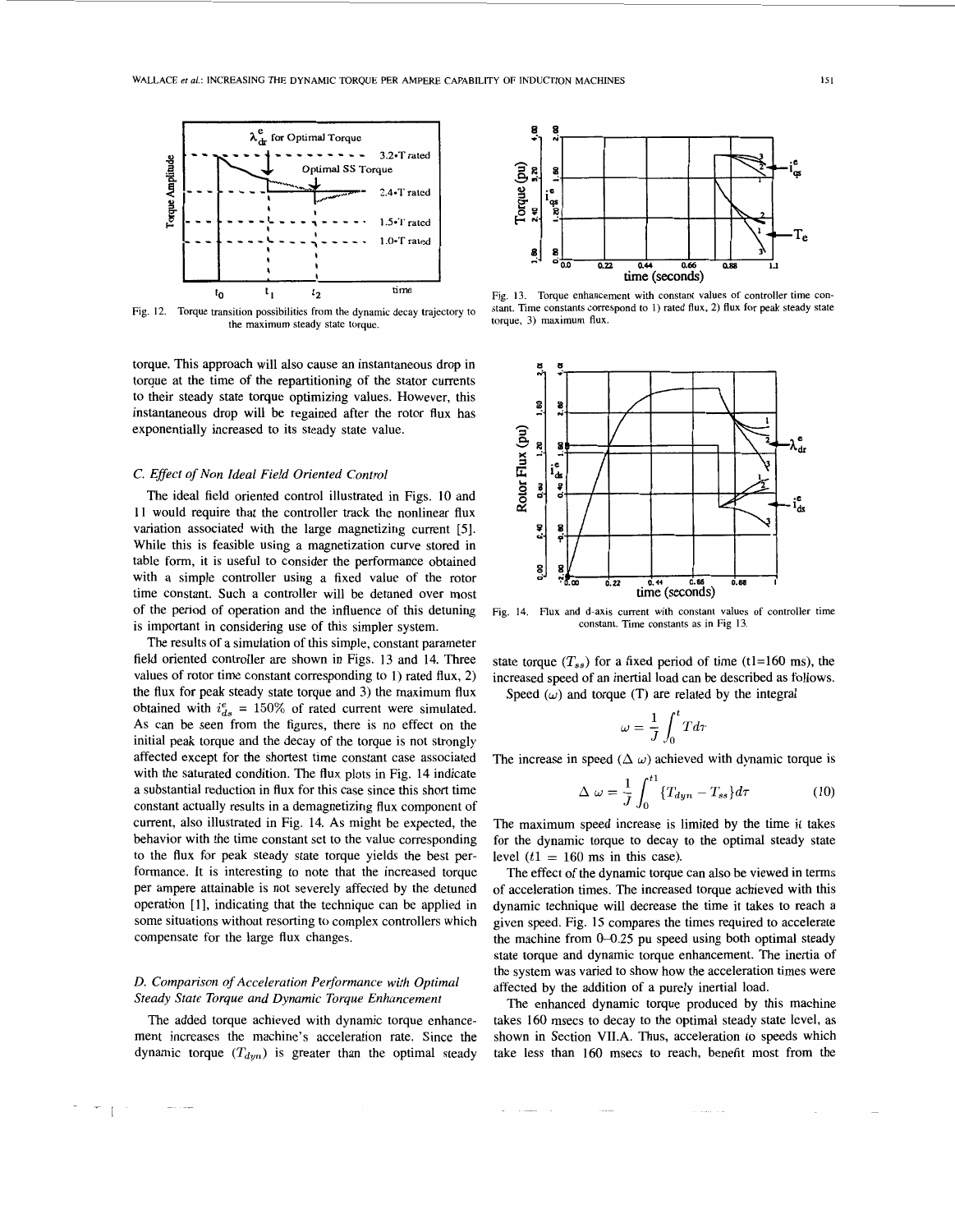<span id="page-6-0"></span>

Fig. 15. Comparison of time required to accelerate from zero speed to 0.25 times rated speed, for a range of load inertias.



Fig. 16. Comparison of time required to accelerate from zero speed to 0.5 times rated speed, for a range of load inertias

dynamic technique. This is visible in Fig. 15; as the inertial load is increased, the difference between the acceleration time also increases. Fig. 16 plots the acceleration times required to reach 0.5 pu speed. Its shows that after the 160 msecs of increased dynamic torque, the difference between acceleration times does not increase but rather, stays constant. This occurs since after 160 msecs the machine would be operated at optimal steady state torque.

# VIII. APPLICATION AND OPTIMIZATION ISSUES

The example used in the paper is only one of a number of possible ways in which the rotor induced magnetizing current can be used to enhance performance. It is expected that machine and drive application engineers will use a variety of objective functions to optimize the desired torque-time characteristics of a machine design or of the drive control routines. In general, each case must be optimized to its specific constraints. However, some objective functions will undoubtedly prove very useful. For example, an induction servo designer handling short, 10 to 50 msec. bursts of acceleration torque commands may choose to optimize the machine and converter for the peak torque time integral or for the peak torque/average torque ratio over the burst interval. A servo drive application engineer may need to balance the short term peak energy consumption with the continuous cycle losses in order to properly include this peak torque enhancement in his drive sizing analysis. [2]

Because of the relatively low sensitivity to detuning which was observed in this work, it is expected that determination of optimal current partitioning during operation could become a routine analysis. Optimal machine design and optimal control design could also lead to substantial opportunities for machine designers and for drive system engineers. Ouestions related to best saturation characteristics, percent magnetizing current and rotor time constant effects on the desired performance enhancement are still being investigated to provide the correct fundamental design basis.

Since the technique does involve increasing the flux level it is restricted to operation at lower speeds where the inverter voltage is high enough to maintain good current control. In this respect it is also important to note that the power associated with the increased torque comes from the power converter and is not related to the magnetic energy stored in the machine. The increased flux raises the motor voltage and is the mechanism for delivering the increased power output.

# IX. CONCLUSION

The concept of utilizing induced rotor magnetizing current to increase the dynamic torque per ampere of a field oriented induction machine has been outlined and demonstrated through simulation. The nonlinear flux decay of known machines has been verified experimentally. The motor chosen for analysis and testing would yield a 35% increase in dynamic torque over the best possible steady state torque. Such dynamic peak torque capability is useful in situations such as peak acceleration or load disturbance rejection where the flux can be built up to a large value before the peak torque is required. It should be emphasized that this increase in torque is attained strictly through optimal dynamic allocation of current and does not require any modification of the power converter or motor. Preliminary analysis also indicates that the technique is robust with regard to field orientation control parameters and in some situations a simple constant parameter controller may be sufficient to attain significant torque enhancement.

The impact of this enhancement technique depends substantially on the converter rating constraints for a specific application. For aerospace actuator applications, the weight penalty may be sufficient to justify the modest additional control complexity. For electric vehicle applications the cost and vehicle weight penalties with the demands for acceleration performance may also be sufficient to warrant its use. The application to starting loads with large static friction is the most obvious and simplest case and should provide a significant improvement with only a modest increase in control complexity.

#### APPENDIX A

Parameter Definitions

stator current vector in excitation frame  $i_{qds}$ d and q axes components of  $i_{ads}^e$ , respectively  $i_{ds}^c, i_{qs}^c$ rotor current vector in excitation frame  $i_{qdr}^e$ d and q axes components of  $i_{qdr}^e$ , respectively  $i_{dr}^e$